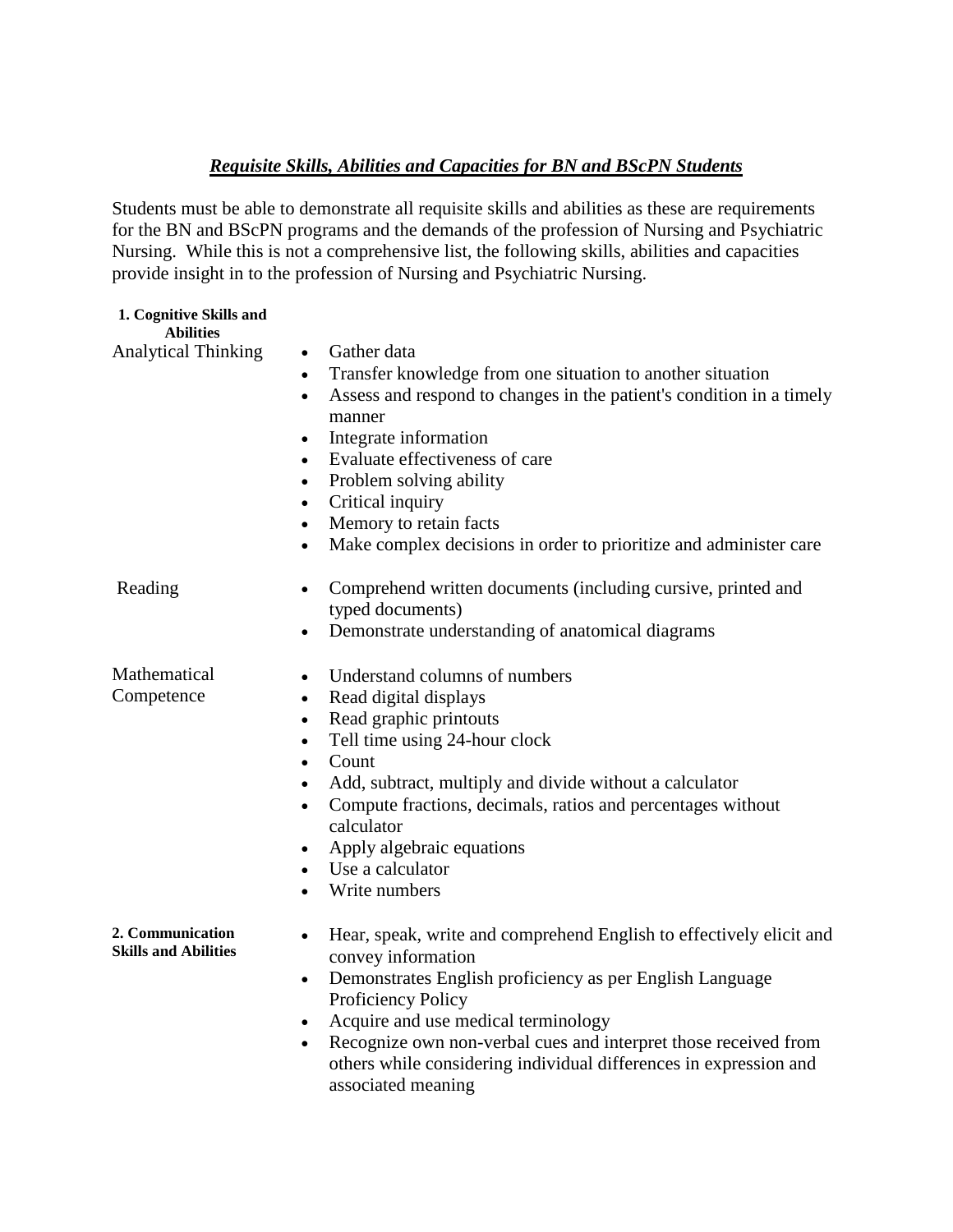|                                                     | Identify and address potential and actual constraints to<br>communication<br>Evaluate effectiveness of communication in complicated situations<br>$\bullet$<br>Lead and/or facilitate group discussions<br>$\bullet$<br>Provide and receive feedback for performance improvement<br>$\bullet$<br>Record data accurately<br>$\bullet$                                                                                                                                                                                                                                                                                                                                                                                                                                                                                                                                                                                                                                                                                                   |
|-----------------------------------------------------|----------------------------------------------------------------------------------------------------------------------------------------------------------------------------------------------------------------------------------------------------------------------------------------------------------------------------------------------------------------------------------------------------------------------------------------------------------------------------------------------------------------------------------------------------------------------------------------------------------------------------------------------------------------------------------------------------------------------------------------------------------------------------------------------------------------------------------------------------------------------------------------------------------------------------------------------------------------------------------------------------------------------------------------|
| 3. Social/Behavioral<br><b>Skills and Abilities</b> | Demonstrate integrity, compassion and concern for others<br>$\bullet$<br>Provide patients with appropriate psychosocial support<br>$\bullet$<br>Manage unexpected situations<br>$\bullet$<br>Perform multiple responsibilities at the same time<br>$\bullet$<br>Ability to work in a stressful, changing environment<br>$\bullet$<br>Manage own behaviour to provide safe, compassionate, competent,<br>$\bullet$<br>ethical nursing care<br>Work collaboratively and responsibly as a team member<br>$\bullet$<br>Manage time appropriately<br>$\bullet$<br>Demonstrate cultural competency<br>$\bullet$<br>Recognize the needs of patients and respond appropriately<br>$\bullet$<br>React appropriately to giving and receiving physical touch and<br>$\bullet$<br>working in close proximity with a full range of patients<br>Ability to function in the presence of bodily fluids, noxious odours,<br>noise, distraction and unpredictable behaviors of others<br>Maintain interpersonal and professional boundaries<br>$\bullet$ |
| 4. Motor/Physical Skills                            |                                                                                                                                                                                                                                                                                                                                                                                                                                                                                                                                                                                                                                                                                                                                                                                                                                                                                                                                                                                                                                        |
| and Abilities                                       |                                                                                                                                                                                                                                                                                                                                                                                                                                                                                                                                                                                                                                                                                                                                                                                                                                                                                                                                                                                                                                        |
| Mobility                                            | Move within confined spaces (around patient's bed)<br>$\bullet$<br>Provide support to standing patient<br>$\bullet$<br>Manipulate equipment above shoulders<br>$\bullet$<br>Reach below waist<br>$\bullet$<br>Assist transfer of patient from bed to chair or bed to bed<br>Bend at the waist and reach both arms outward across a patient's<br>$\bullet$<br>bed<br>Climb stairs<br>Walk distances<br>Work with gloves, gown and mask                                                                                                                                                                                                                                                                                                                                                                                                                                                                                                                                                                                                  |
| Fine Motor Skills                                   | Pick up and manipulate small objects (such as syringes, tubing and<br>cannulae)<br>Write legibly<br>Use a computer                                                                                                                                                                                                                                                                                                                                                                                                                                                                                                                                                                                                                                                                                                                                                                                                                                                                                                                     |

- Work with fingers in gloves
- Manual dexterity
- Put on gloves, gown and mask
- Apply pressure to a wound